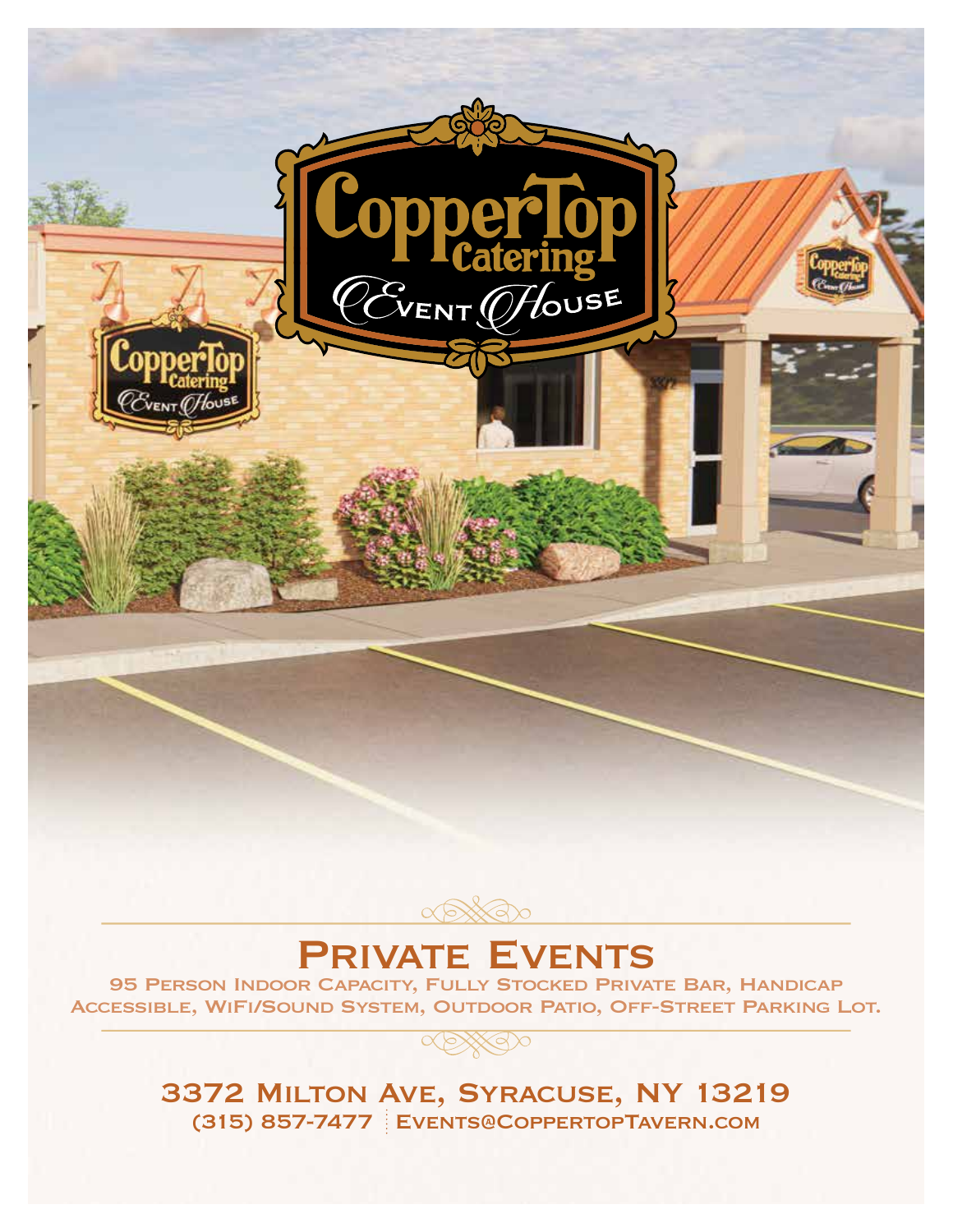FETS

*All Events are 30 person minimum and include non-alcoholic drinks and iced tea.*

## $C$ USTOM BUFFET  $\oslash$  \$40.99 PER PERSON

Salads Choose 1:

**CAESAR CHINESE HOUSE HARVEST TAVERN BLEU BLUEBERRY** 

Salads Choose 1: **CAESAR CHINESE HOUSE HARVEST TAVERN BLEU BLUEBERRY** 



Baked Butter **CRUMB HADDOCK** 

Chicken DaVinci

**CHICKEN MARIA** 

Chicken Parmigiana

**HERB CRUSTED** Pork Loin

Hibachi Glazed Salmon *\$2.99+*

Meatballs Marinara

**TAVERN CHICKEN** 

Entrées Choose 1:

Baked Butter **CRUMB HADDOCK** Chicken DaVinci **CHICKEN MARIA** Chicken Parmigiana **HERB CRUSTED** PORK LOIN Hibachi Glazed Salmon *\$2.99+* Meatballs Marinara **TAVERN CHICKEN** 

### Sides Choose 1:

Mashed Potatoes ROASTED POTATOES Seasonal Vegetables **RICE** 



Bow Tie Alla Vodka Buffalo

MAC AND CHEESE

Florentina Pasta

Pasta Mediterranean

Pepperoni Chicken **PASTA** 

**SIX CHEESE** MAC AND CHEESE

Tavern Riggies

## CUSTOM GRAND BUFFET  $\textdegree$  \$62.99 PER PERSON

Appetizers

**SPINACH ARTICHOKE DIP**  Tuscan Hummus PLATTER

**ARTISAN CHEESE** and Cracker Platter

# Ofides<br>Choose 1:

Mashed Potatoes ROASTED POTATOES Seasonal Vegetables **RICE** 

CPastas CHOOSE 1:

Bow Tie Alla Vodka

**BUFFALO** MAC AND CHEESE

Florentina Pasta

Pasta Mediterranean

Pepperoni Chicken **PASTA** 

**SIX CHEESE MAC AND CHEESE** 

Tavern Riggies

 $C$ arving  $O$ *tation* Includes 1 choice below: PRIME RIB, MAPLE-GLAZED HAM, OVEN-ROASTED TURKEY BREAST OR BEEF TENDERLOIN \$2.99+

2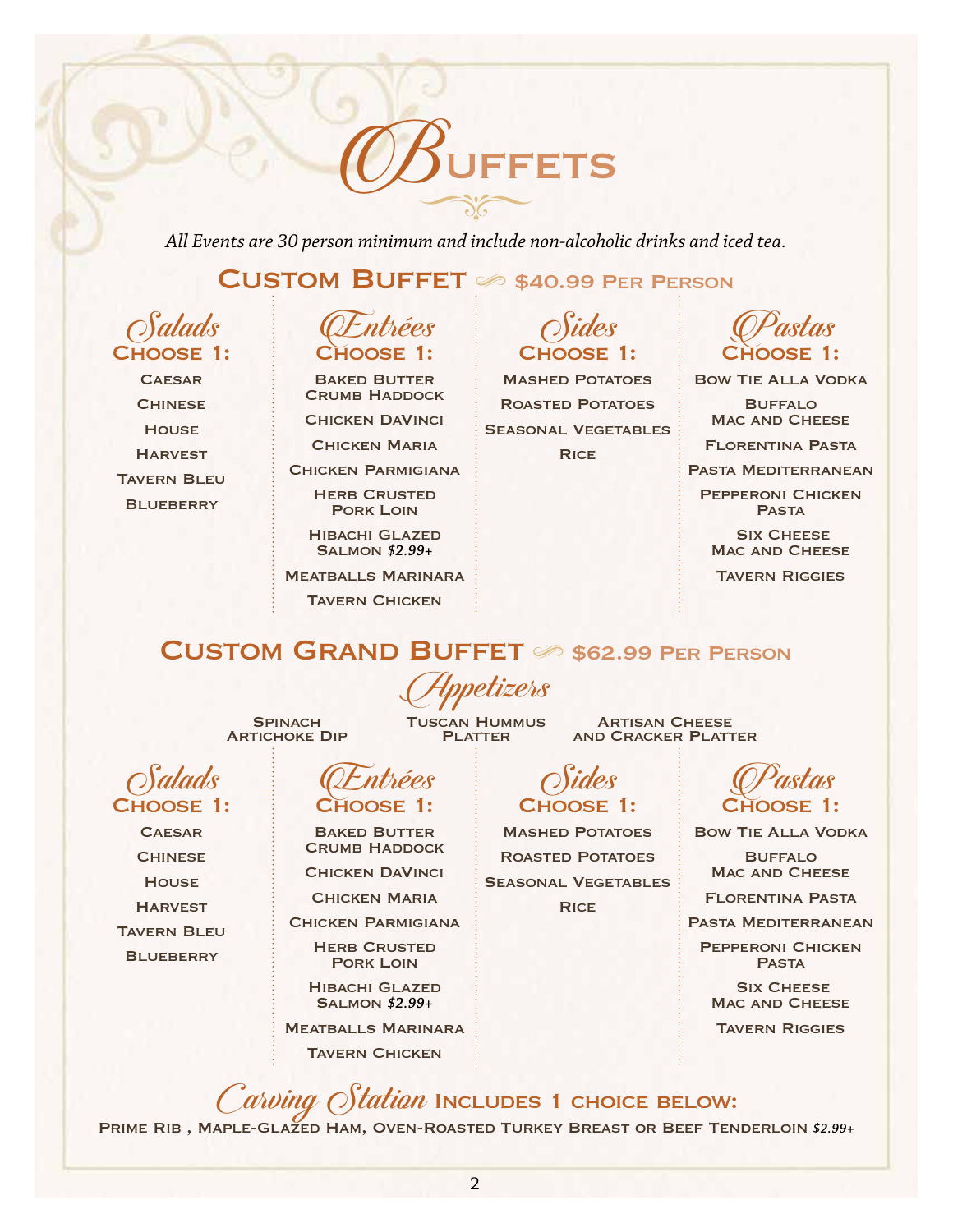

### Tapas Buffet

 $tan 1$  \$27.99 **R PERSON** 

**ASSORTED STONE** Fired Pizzas

Avocado Egg Rolls

**MEDITERRANEAN SPREAD** 

Italian Meatballs

**STONE FIRED** Chicken Wings

Vegetable Tray WITH RANCH

 $\mathit{tan}$  2 \$30.99 per person

**ASSORTED STONE** Fired Pizzas

Avocado Egg Rolls

**CRUNCHY CHICKEN TENDERS** 

**STONE FIRED** Chicken Wings ITALIAN MEATBALLS

Tavern Bleu Salad

Vegetable Tray WITH RANCH

Fresh Fruit Platter

## $CLASSIC$  BUFFET  $\oslash$  \$62.99 PER PERSON

etizers:

SPINACH ARTICHOKE DIP Tuscan Hummus Platter **ARTISAN CHEESE** and Cracker Platter

Wenu:<br>Tavern Bleu Salad Tavern Riggies **TAVERN CHICKEN** 

**CARVING STATION:** Prime Rib

Sides:

Seasonal Vegetables Roasted Potatoes

## TASTE OF ITALY BUFFET 6 \$60.99 PER PERSON

petizers: SPINACH ARTICHOKE DIP

Tuscan Hummus Platter

**ARTISAN CHEESE** and Cracker Platter

Menu:

**CAESAR SALAD TAVERN RIGGIES** Chicken Marsala Basilio Sausage and Peppers

SEASONAL VEGETABLES

ROASTED POTATOES

## $BBQ$  BUFFET  $\oslash$  \$27.99 PER PERSON

r*ateins* Choose 2:

STONE FIRE GRILLED 1/2 CHICKENS Slow Smoked Pulled Pork Fire Braised St. Louis Ribs *\$3.99+* Beef Brisket *\$2.99+*

 $\mathit{les}$  Choose 2:

**SIX CHEESE** MAC AND CHEESE

BBQ Baked Beans

**TOMATO CUCUMBER SALAD** 

Cajun Corn **SALT POTATOES** MAC SALAD **COLESLAW**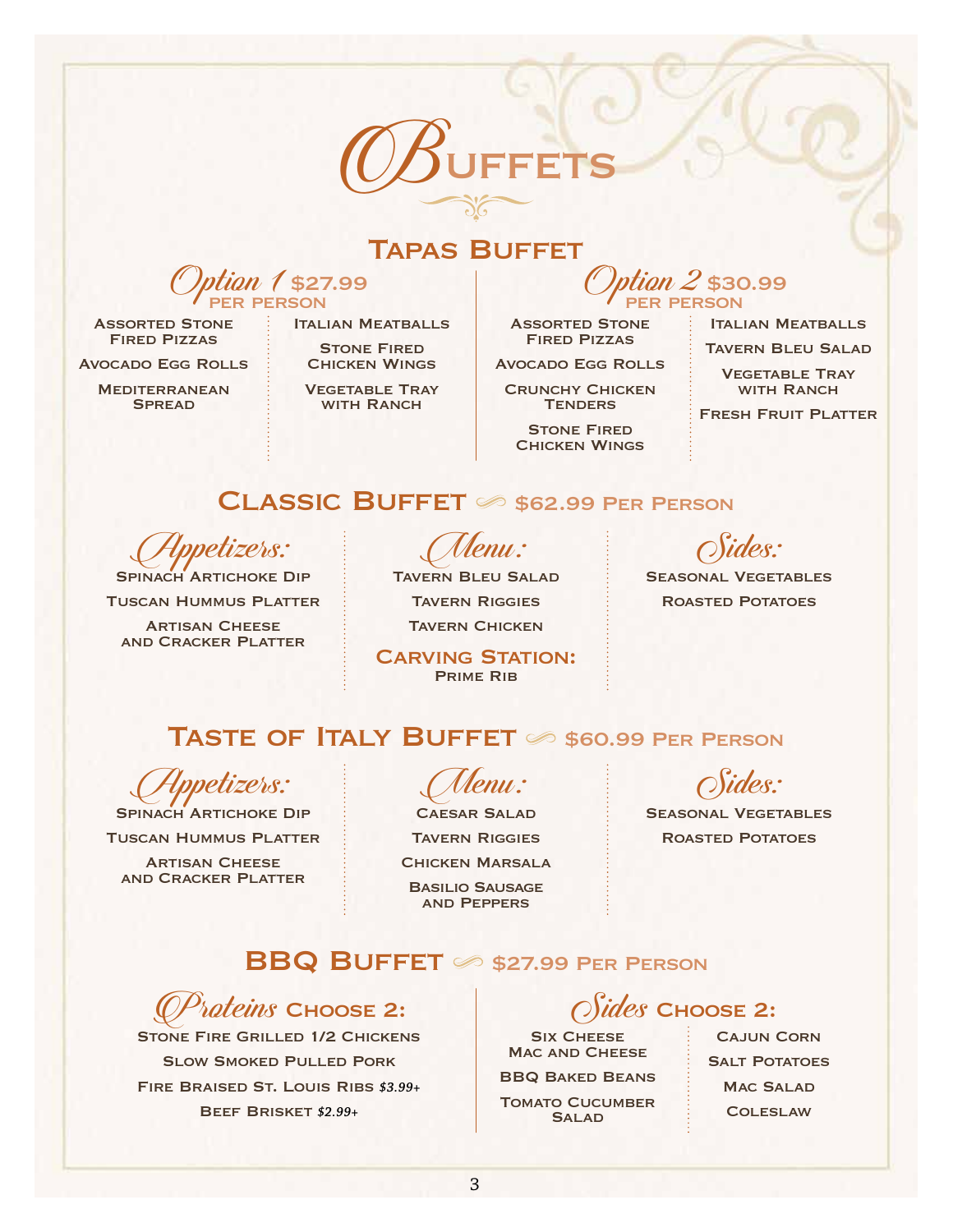# SERVICE PLATED

*All Events are 30 person minimum and include non-alcoholic drinks and iced tea. Served with a plated side House Salad with Balsamic Vinaigrette. All Entrées except Pasta are accompanied by a Vegetable and Starch.*

### CUSTOM PLATED 6 \$36.99 PER PERSON



Baked Butter **CRUMB HADDOCK** 

**BUTTER CRUMB SCALLOPS** 

Hibachi Glazed Salmon *\$2.99+*

New England **LOBSTER STUFFED** Haddock *\$2.99+*

Chicken Broccoli Alfredo

Bang Bang Chicken and Shrimp Truffle Mac and Cheese

Six Cheese Mac and Cheese

Chicken Parmigiana Chicken Milanese **SICILIAN CHICKEN** Tavern Chicken **CHICKEN MARIA** Chicken Marsala Chicken Da Vinci

New York Strip Steak **STEAK MARSALA STEAK ITALIANO RIBEYE** Bow Tie Alla Vodka Pasta Mediterranean Southern Pork Chop Pork Chops Marsala Blackened Grouper **CRAB CAKES** 

Prime Rib Salmon Limone *\$2.99+* Surf & Turf *\$4.99+* Filet Mignon *\$3.99+* Chilean Sea Bass *\$4.99+*

### $CUSTOM$   $GRAND$   $PLATED$   $\otimes$  \$46.99 PER PERSON

**SPINACH ARTICHOKE DIP**  Tuscan Hummus PI ATTER

retizers

**ARTISAN CHEESE** and Cracker Platter

# $th\acute{e}es$  Choose 3:

Baked Butter **CRUMB HADDOCK** 

**BUTTER CRUMB SCALLOPS** 

Hibachi Glazed Salmon *\$2.99+*

New England LOBSTER STUFFED Haddock *\$2.99+*

Chicken Broccoli **ALFREDO** 

Bang Bang Chicken and Shrimp Truffle Mac and Cheese

**SIX CHEESE MAC** and Cheese Chicken Parmigiana Chicken Milanese Sicilian Chicken **TAVERN CHICKEN CHICKEN MARIA** Chicken Marsala Chicken Da Vinci

Steak Marsala **STEAK ITALIANO RIBEYE** Bow Tie Alla Vodka Pasta Mediterranean Southern Pork Chop Pork Chops Marsala Blackened Grouper Crab Cakes

New York Strip Steak

Prime Rib Salmon Limone *\$2.99+* Surf & Turf *\$4.99+* Filet Mignon *\$3.99+* Chilean Sea Bass *\$4.99+*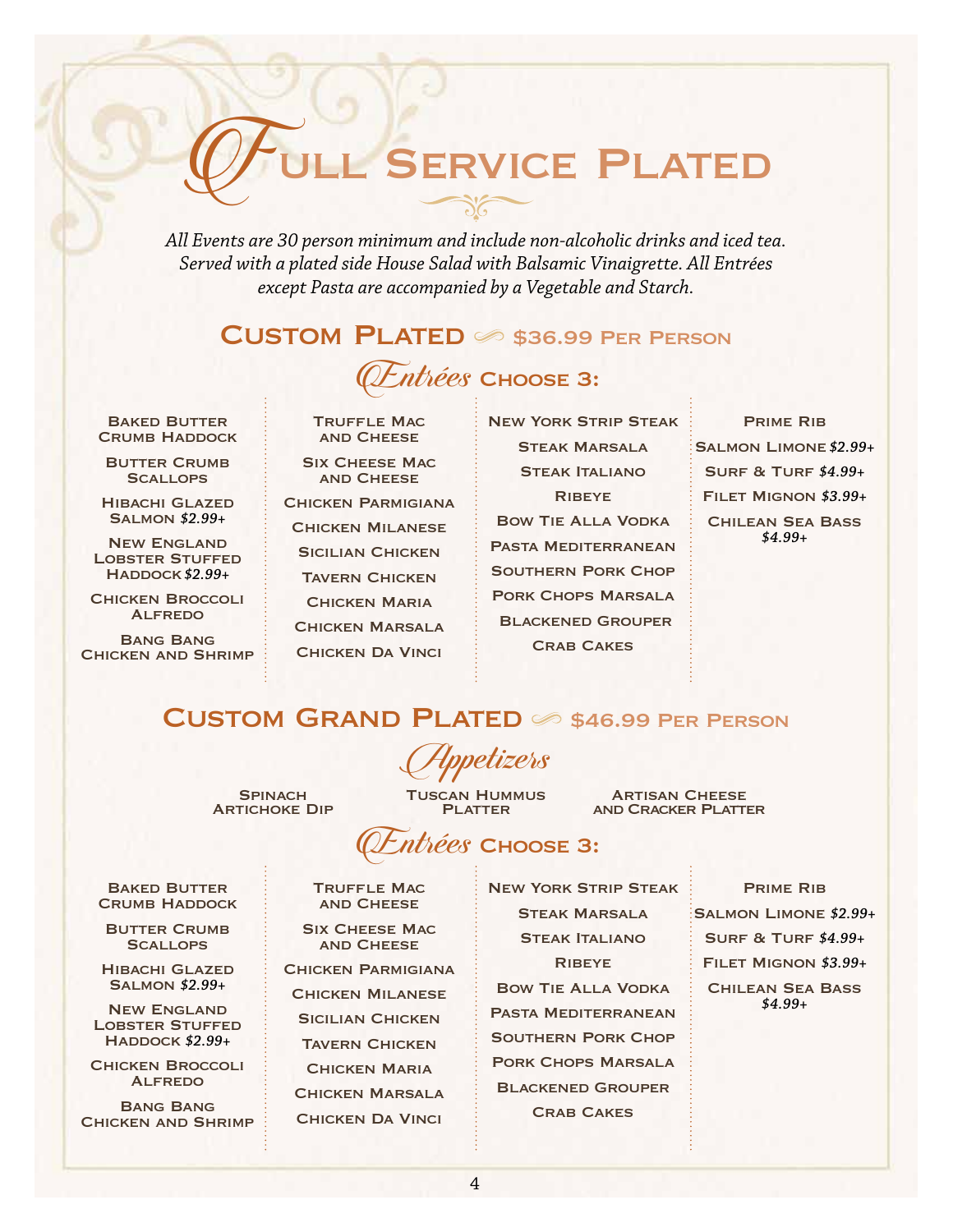# **ONARY APPET**

*Priced Per Person. Replenished until dinner is served.*

Hot

STONE FIRED CHICKEN WINGS ® Jumbo wings tossed in Italian herb sauce. Topped with grilled banana peppers. *\$4.99*

Jamaican Wings Jumbo wings tossed in our homemade spicy jerk sauce. *\$4.99*

SPINACH ARTICHOKE DIP <sup>0</sup> Our homemade spinach and artichoke dip served hot with homemade pasta chips. *\$3.99*

Sweet Fire Chicken Tenders Chicken tenders tossed in sweet 'n spicy Thai sauce. *\$4.99*

Chicken Wing Dip A western NY favorite served with crisp pasta chips. *\$3.99*

SWEDISH MEATBALLS Savory meatballs tossed in sour cream, gravy and mushrooms. *\$2.99*

Italian Meatballs Savory meatballs tossed in homemade marinara sauce with grated romano cheese. *\$2.99*

FRENCH ONION FONDUE <sup>0</sup> Our homemade dip made with three cheeses and baked in our Stone Fired Oven. Served with homemade bread. *\$3.99*

Cold

TUSCAN HUMMUS PLATTER <sup>0</sup> Tuscan beans puréed and chopped walnuts, extra virgin olive oil, garlic, lemon, spices and fresh basil. Served with warm fresh pita and tomato bruschetta. *(Contains walnuts) \$2.99*

**MEDITERRANEAN SPREAD O** Tuscan Hummus, tomato bruschetta and olive salad. Served with warm fresh pita for dipping. *\$2.99*

BRUSCHETTA GOAT CHEESE CROSTINI <sup>0</sup> Fresh baked crostini topped with tomato bruschetta and goat cheese. *\$2.49*

Cucumber and Ahi Tuna Crisp cucumber slices topped with seared Ahi Tuna, Santa Fe ranch and wasabi cream. *\$3.99*

**CHARCUTERIE PLATTER** Aged prosciutto, salamis, Brie cheese and baked crostini. *\$4.99*

ARTISAN CHEESE AND CRACKER PLATTER **O** Variety of soft and hard cheeses and stone mill crackers. *\$2.99*

**JUMBO SHRIMP COCKTAIL ®** Jumbo shrimp served on ice, served with fresh lemons and homemade cocktail sauce. *\$3.99*

VEGETABLE TRAY WITH RANCH 0 ® Broccoli, celery, baby carrots and red bell peppers. *\$1.99*

FRESH FRUIT PLATTER 0 ® A variety of fresh melons served in watermelon bowls with seasonal fruit. *\$2.99*

# **RVING STATIONS**

*Served with petite house-made rolls, appropriate sauces and condiments. Priced Per Person (one hour of service).*

> Maple-Glazed Ham *\$8.99* Prime Rib *\$10.99* Oven-Roasted Turkey Breast *\$8.99* Beef Tenderloin *\$13.99*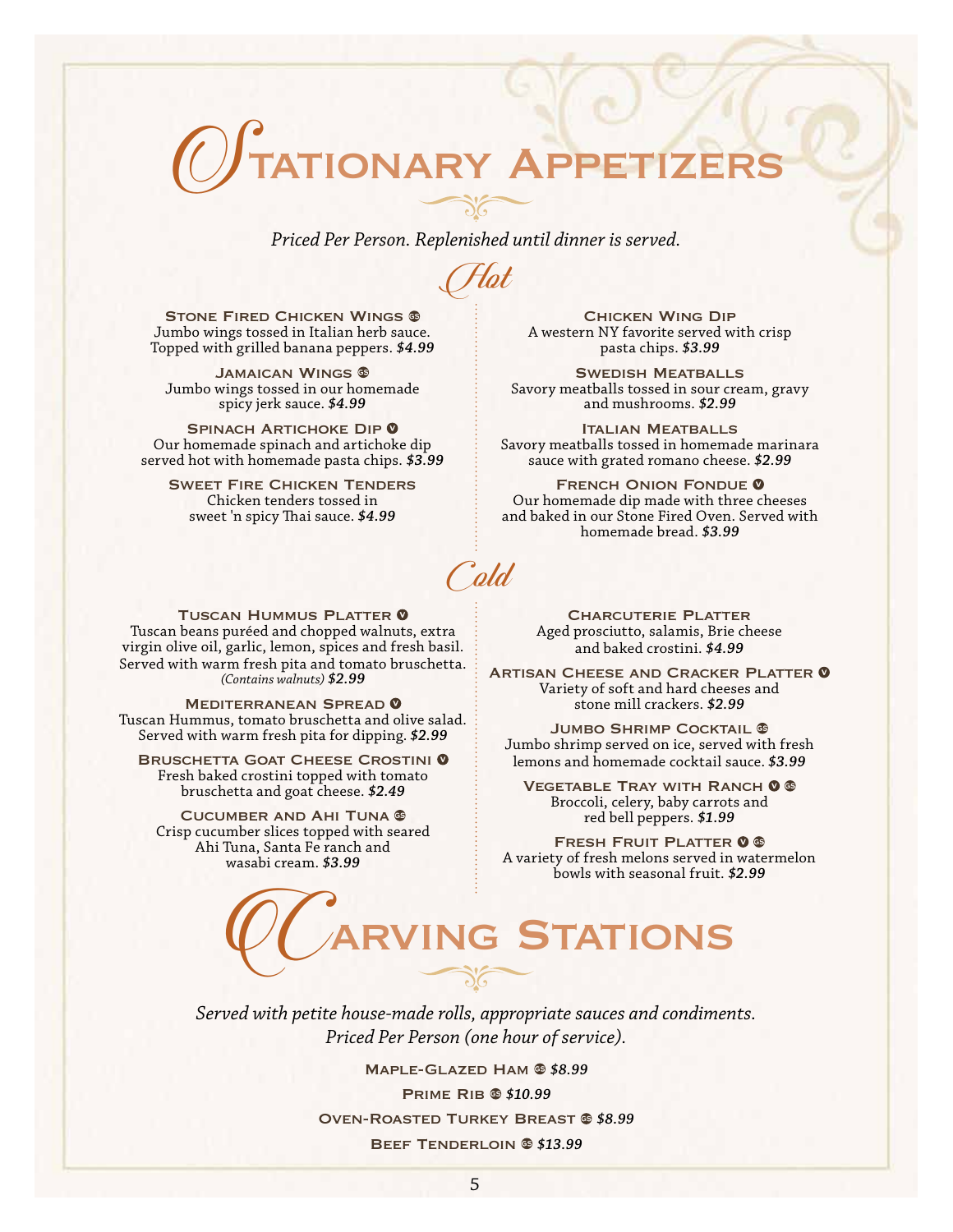# **APPETIZERS**

*Priced Per Piece in increments of (50). Replenished until dinner is served.*

Hot

AVOCADO EGG ROLLS <sup>0</sup> Filled with avocado, cream cheese, sautéed red onions, melted cheese, black beans, eggplant and roasted peppers. Topped with diced tomatoes and fresh cilantro. Served with Santa Fe ranch dressing. *\$3.99*

Italian Egg Rolls Filled with pepperoni, sausage, roasted red peppers, jalapeños, pepperoncinis and melted cheese. *\$3.99*

Crunchy Chicken Tenders Hand breaded in our crunchy bread crumbs. Served with honey mustard and Santa Fe ranch dressing. *\$2.99*

Sweet Fire Chicken Tenders Chicken tenders tossed in sweet 'n spicy Thai sauce. *\$2.99*

Bacon Wrapped Scallops Bay scallops wrapped with hickory smoked bacon and a touch of brown sugar. *\$3.99*

MARYLAND CRAB CAKES 0 Jumbo lump crab cakes served with a Cajun remoulade. *\$3.99*

Stuffed Mushrooms Button mushroom caps stuffed with your choice of sausage, seafood or roasted vegetable stuffing. *\$2.99*

> **COCONUT SHRIMP** Served with Sweet Thai Chili sauce. *\$3.99*

**SKEWERED CHICKEN SATE** WITH SPICY PEANUT SAUCE ® Grilled chicken tender skewers glazed in a spicy Thai peanut sauce. *\$2.99*

Sesame Teriyaki Beef Skewers Marinated sirloin grilled and glazed with teriyaki and sesame seeds. *\$3.49*

Classic Pigs in a Blanket Mini Hofmann Franks wrapped in everything pastry and served with spicy mustard. *\$2.99*

> **GREEK SPANAKOPITA 0** Flaky pastry stuffed with spinach and feta cheese. *\$2.99*

LAMB LOLLIPOPS Marinated with lemon and herbs and seared medium rare. *\$5.99*

Cucumber and Ahi Tuna Crisp cucumber slices topped with seared Ahi Tuna, Santa Fe ranch and wasabi cream. *\$3.99*

LOBSTER SALAD CROSTINI ® Fresh baked crostini topped with our chilled lobster salad. *\$3.99*

Cold Shrimp Summer Spring Rolls WITH PEANUT SAUCE ® Chilled rice paper filled with shrimp, lettuce, carrots, cilantro and egg noodles tossed in a Thai peanut sauce. *\$3.49*

Cold

CAPRESE SKEWERS 0 ® Fresh mozzarella, grape tomatoes, fresh basil and balsamic glaze on a bite sized skewer. *\$2.49*

**JUMBO SHRIMP COCKTAIL ®** Jumbo shrimp served on ice, served with fresh lemons and homemade cocktail sauce. *\$3.99*

BRUSCHETTA GOAT CHEESE CROSTINI 0 Fresh baked crostini topped with tomato bruschetta and goat cheese. *\$2.49*

> Assorted Sushi *\$5.49*

 *Vegetarian Gluten Sensitive*

items use only gluten-free ingredients based on information from our suppliers. All our menu items are prepared in shared cooking and preparation areas and may not be completely gluten-free. Please inform a manager of any gluten intolerance when ordering. *Consuming raw or undercooked meats, poultry, seafood, shellfish or eggs may increase risk of food borne illness.*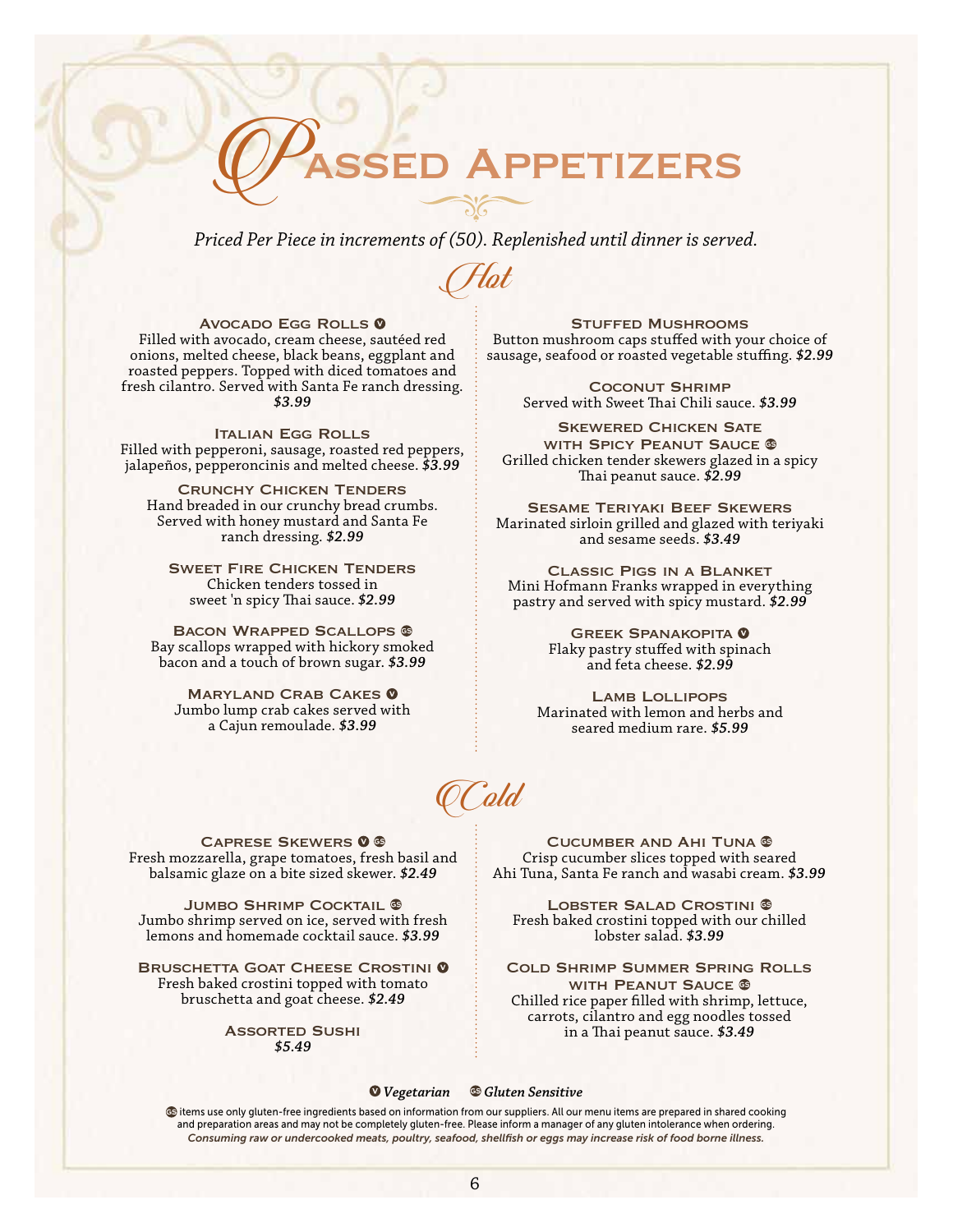

*Priced Per Person.*

**APPLE FRITTERS** Tossed with cinnamon and sugar. *\$2.99*

SEASONAL COBBLER Served with vanilla ice cream. *\$2.99*

Hot Brownie Ala Mode Served with vanilla ice cream. *\$2.99*

**BLUEBERRY FRITTERS** Tossed in our famous donut glaze. *\$2.99*

Peanut Butter Pie Homemade and layered with thick chocolate and peanut butter. *\$2.99*

Homemade Cheesecake *\$3.49*

Key Lime Pie Our homemade pie made with Nellie & Joe's famous Key Lime Juice and a creamy custard filling. *\$3.49*

> Apple Crumb Cobbler Served with vanilla ice cream. *\$2.99*

New Orleans Beignets Served with hot fudge and strawberry sauce. *\$2.99*

### ICE CREAM SUNDAE BAR  $\otimes$  \$4.99 PER PERSON

UP TO 3 ICE CREAM  $\mathbb{C}$  /  $\mathbb{Z}$  and  $\mathbb{Z}$  of Your Choice

Sauces:

Hot fudge, Magic Shell Topping, PEANUT BUTTER SAUCE, AND STRAWBERRY SAUCE.

Toppings:

Assorted Candies, Sprinkles and Chocolates, Bananas, Pineapples and Whipped Cream.

### CUPCAKES, COOKIES & MILK BAR 6 \$4.99 PER PERSON

Confections:

Assorted Cupcake Towers, Assorted Cookies and Brownies.

Milk Bar:

ICE COLD PITCHERS OF MILK, CHOCOLATE Milk and Strawberry Milk.

### Dessert/Cake Cutting Fee

We are happy to take your cake, please keep refrigerated until event. We are happy to cut your cake \$2 per person.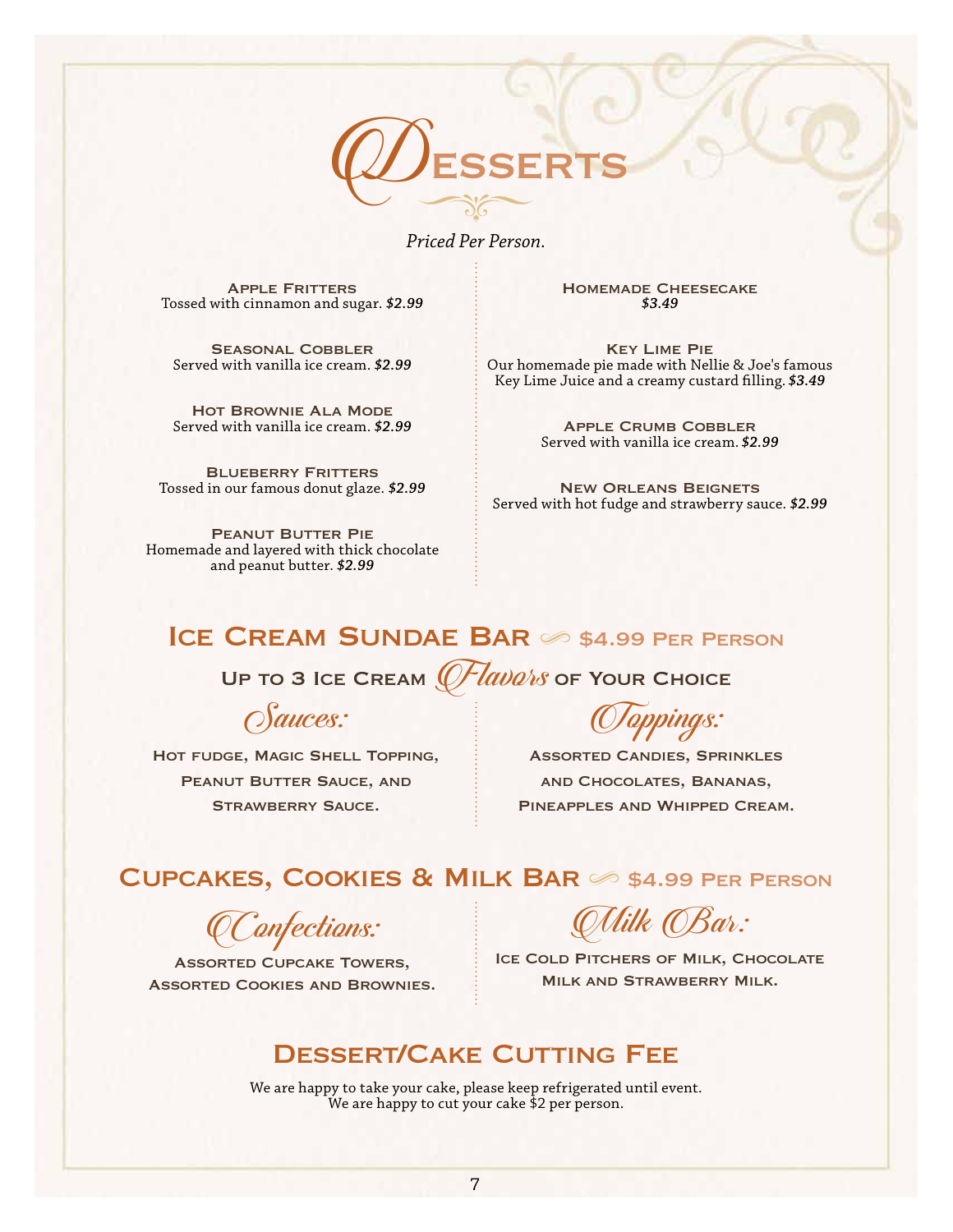# & WINE PACKAGE

Non-alcoholic drinks included.

#### **BOTT** EER:

- Bud Light - Heineken - Labatt Blue Light - Michelob Ultra

- Labatt Nordic  $(NA)$ - Local Craft Beer - Spiked Seltzer

 **WHITE WINES:** - Chardonnay - Riesling - White Zinfandel **RED WINES:** 

- Cabernet - Merlot

Choose 2 of our famous, hand-shaken CopperTinis. Add \$2 per person, per hour to <u>any drink package</u>. See menu for current selections.

# **JOR PACKAGES**

All liquor packages include the Beer & Wine Package and Non-alcoholic drinks.

### OPremium OPackage:

- Beefeater Gin - Bacardi Silver - Canadian Club Whiskey - Dewar's Blended Scotch Whiskey - Jim Beam Whiskey - Kettle 1 Citron - Sauza Gold Tequila - Tito's Vodka

| 4 Hours  \$30 per person |  |
|--------------------------|--|

## *QUItra QPackage:*

- Bacardi Silver - Captain Morgan Rum - Crown Royal Whiskey - Jack Daniel's - Jameson Irish Whiskey - Johnny Walker Red - Kettle 1 Citron - Patron Silver Tequila - Southern Comfort - Stoli Vodka - Tanqueray Gin - Tito's Vodka

| 1 Hour \$21 per person  |  |
|-------------------------|--|
| 2 Hours \$25 per person |  |
| 3 Hours \$29 per person |  |
| 4 Hours \$33 per person |  |
|                         |  |

# COHO

COPPERTOP TAVERN PROUDLY SERVES PEPSI PRODUCTS.

Iced Tea | Pepsi | Diet Pepsi | Mountain Dew | Mist Twist **COFFEE STATION**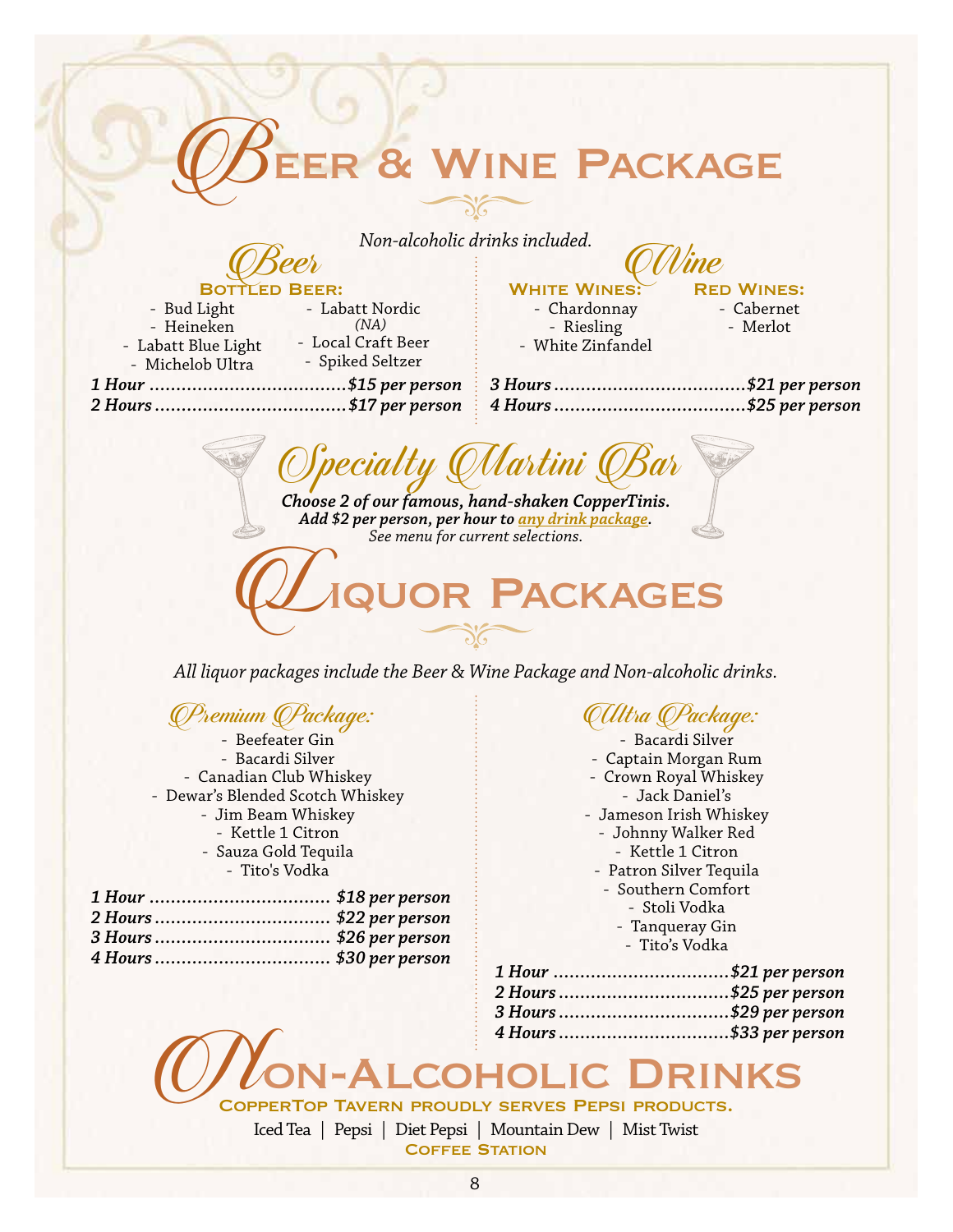

Any of the following may be added to an existing Open Bar Package.

## **CHAMPAGNE TOAST S2 PER PERSON CHAMPAGNE TOAST WITH RASPBERRIES 6 \$2.49 PER PERSON**

*CBeer:* 

| Sam Adams Lager  \$50/cs   |  |
|----------------------------|--|
| Sam Adams Seasonal \$50/cs |  |
| Corona \$40/cs             |  |
| Stella \$60/cs             |  |
| Guinness \$60/cs           |  |
| Dogfish IPA \$70/cs        |  |
| Sloop Juice \$70/cs        |  |
|                            |  |

*QWine:* 

Sutter Home White Zin., \$15/btl Cavit Pinot Grigio ........ \$15/btl Kim Crawford Sauvignon Blanc.. \$20/btl KJ Grand Reserve ........ \$20/btl Trinty Oaks Merlot ...... \$20/btl Robert Mondavi Cabernet.. \$20/btl

(Liquor:

| Grey Goose Vodka \$60/btl     |
|-------------------------------|
| Hendricks Gin \$60/btl        |
| Bulleit Bourbon  \$60/btl     |
| Woodford Reserve \$60/btl     |
| Baileys Irish Cream  \$50/btl |
| Fireball\$40/btl              |
| Romano Sambuca  \$50/btl      |
|                               |

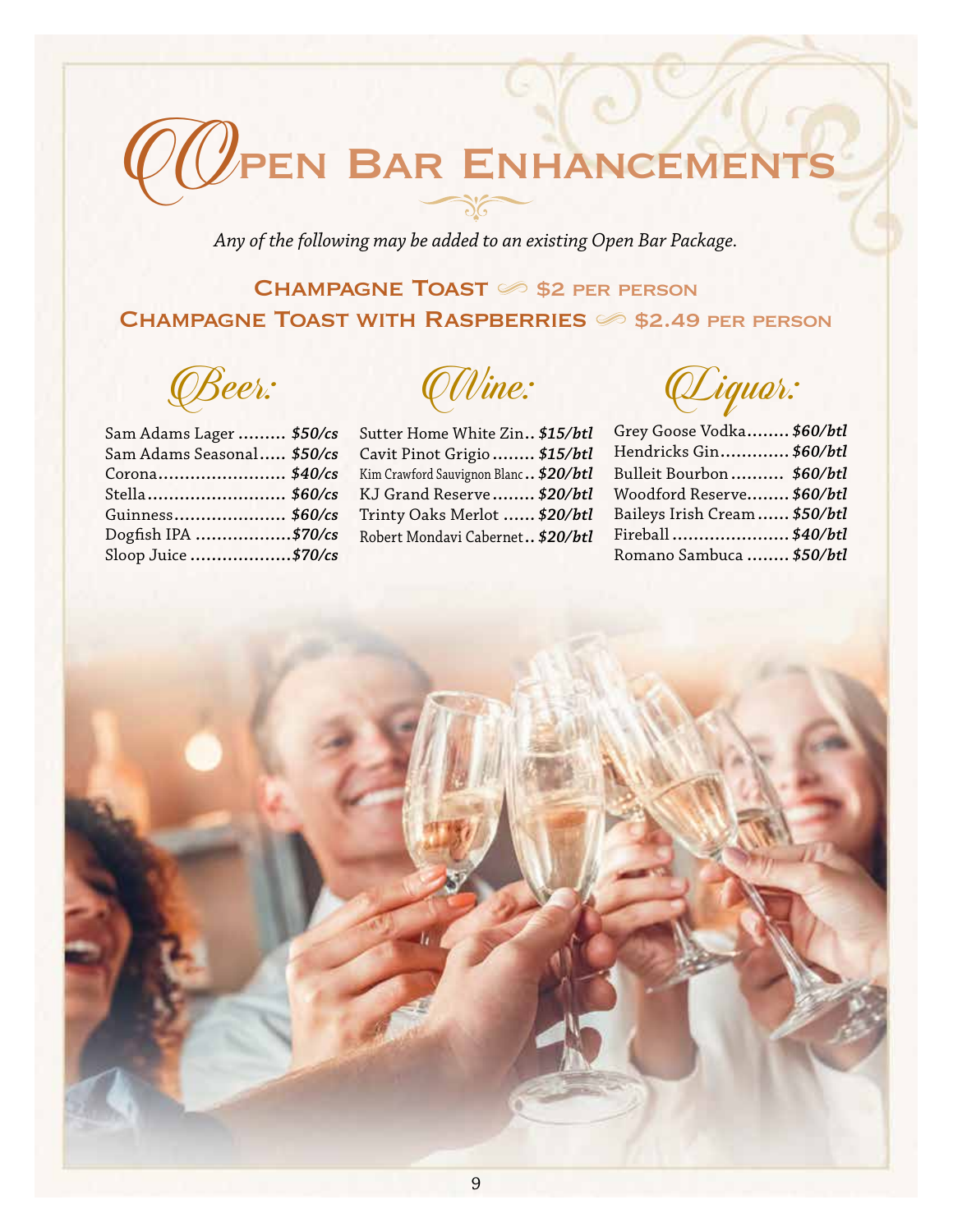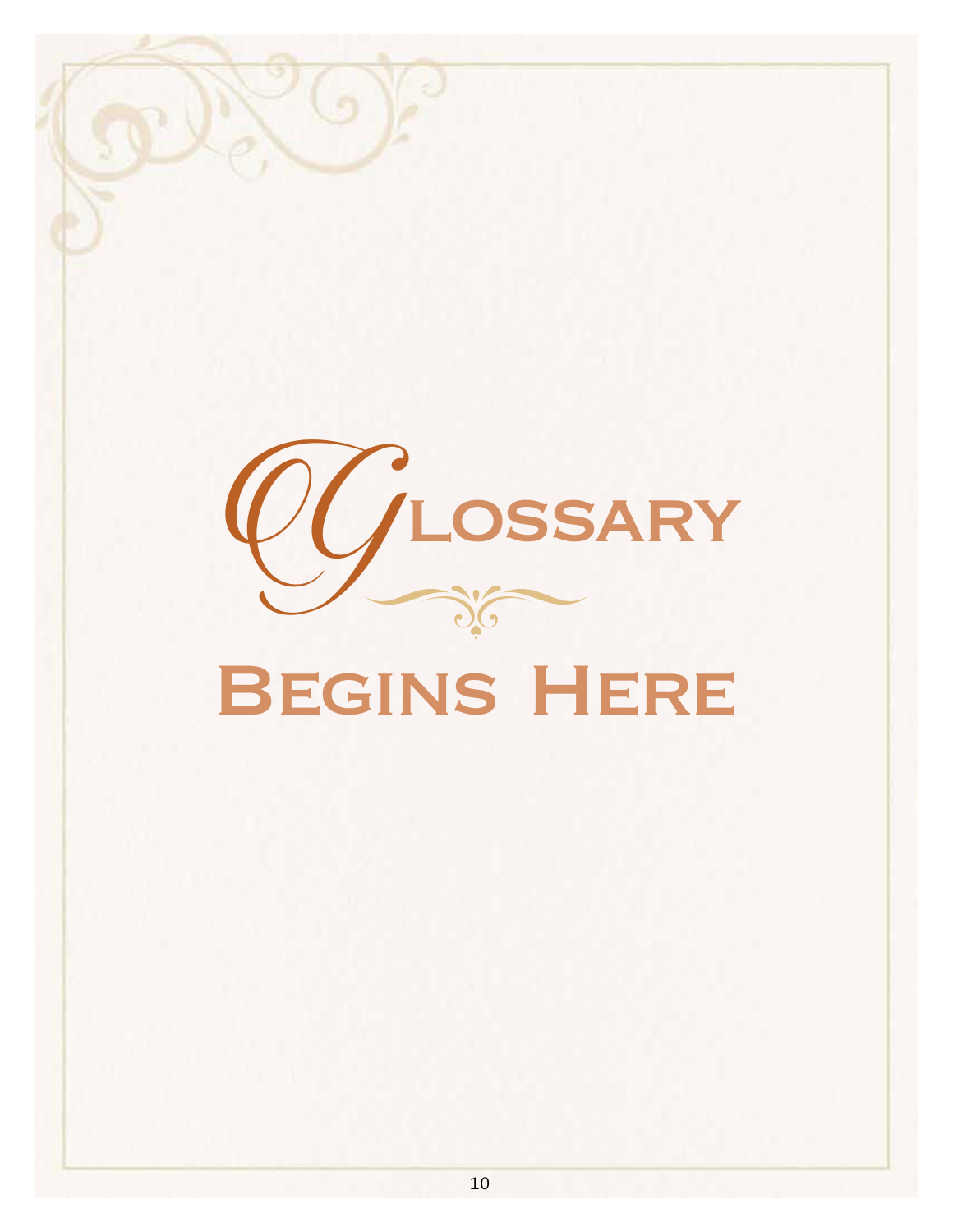

Chicken Parmigiana Italian breaded chicken breasts topped with marinara, Romano and mozzarella.

STONE FIRE GRILLED 1/2 CHICKENS ® Half roasted chicken glazed with a delicious stone fire sauce.

**CHICKEN MARIA ®** Grilled chicken breasts topped with grilled eggplant, roasted red peppers, Roma tomatoes, fresh mozzarella cheese. Topped with balsamic glaze and lemon butter.

**CHICKEN MARSALA ®** Grilled chicken breast topped with mushrooms and a creamy Marsala sauce.

**CHICKEN DA VINCI ®** Grilled chicken breasts topped with pesto sauce, roasted peppers, sautéed mushrooms and melted mozzarella. Garnished with diced tomatoes, scallions and a light lemon butter sauce.

Basilio Sausage and Peppers Basilio Buda mild sausage grilled with mixed bell peppers and onions.

Tavern Chicken Lightly dusted with a flour and egg batter, then lightly fried and topped with a housemade lemon butter sauce and fresh basil.

#### Prime Rib

Choice slow roasted prime rib loin cooked to medium rare, served with horseradish sauce and hot au jus. Plated is a 14oz. individual cut.

Meatballs Marinara Savory meatballs tossed in homemade marinara sauce with grated romano cheese.

Hibachi Glazed Salmon Norwegian salmon brushed with a teriyaki Asian glaze and topped with fried carrots, rice noodles, scallions and sesame seeds. *\$2.99+*

> **HERB CRUSTED PORK LOIN** Sliced tender herb crusted pork loin.

SALMON LIMONE<sup>®</sup> Norwegian salmon seasoned with Italian seasoning and topped with homemade lemon butter. *\$2.99+*

**BAKED BUTTER CRUMB HADDOCK** Oven-baked Haddock topped with cracker crumbs and a hint of housemade lemon butter.

New England Lobster Stuffed Haddock Haddock fillets stuffed with a lobster stuffing and topped with butter crumb topping. *\$2.99+*

> **SLOW SMOKED PULLED PORK ®** Apple wood smoked pulled pork topped with tangy BBQ sauce.

FIRE BRAISED ST. LOUIS RIBS ® 1/4 racks of fire braised ribs glazed with BBQ sauce. *3.99+*

Beef Brisket Sliced, smoked, tender beef brisket finished with our BBQ sauce. *\$2.99+*

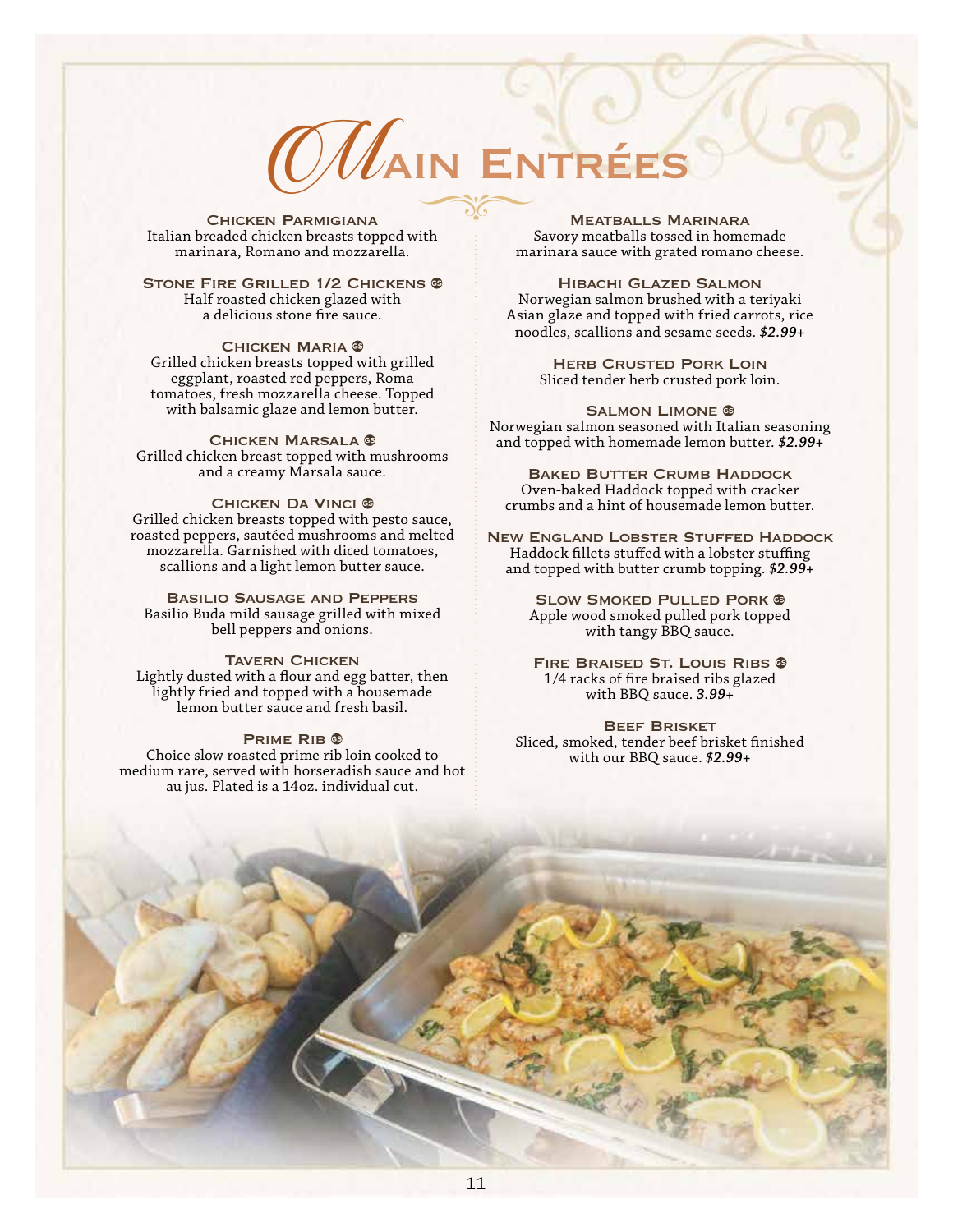# ONLY SELECTIONS

STEAK MARSALA ® 10oz USDA Choice sirloin topped with sautéed mushrooms and a creamy Marsala sauce.

Chilean Sea Bass Herb crusted sea bass drizzled with lemon butter and finished with balsamic glaze. *\$4.99+*

> **FILET MIGNON ®** 6oz filet grilled to perfection topped with our steakhouse butter and homemade béarnaise sauce. *\$3.99+*

#### RIBEYE<sup>®</sup>

14oz hand-cut Delmonico with sautéed mushrooms, poblano peppers, lemon butter and Romano cheese.

**STEAK ITALIANO ®** 10oz USDA choice flat iron steak topped with roasted peppers, sautéed mushrooms, Romano cheese and finished with a lemon butter sauce.

**NEW YORK STRIP STEAK ®** A delicious 12oz USDA strip steak topped with sautéed mushrooms, housemade steak sauce and onion rings.

SURF & TURF <sup>®</sup> 6oz USDA Choice filet mignon steak paired with two 3oz lobster tails. *\$4.99+*

BLACKENED GROUPER ® 8oz grilled blackened grouper topped with a light lemon butter.

**CRABCAKES** Twin 6oz. Maryland crabcakes hand sautéed and served with a cajun remoulade.

SOUTHERN PORK CHOP ® 12oz blackened bone-in pork chop topped with housemade Alabama white BBQ sauce

#### Chicken Milanese

Thinly pounded breaded chicken breast lightly fried, brushed with a light creamy lemon butter sauce. Topped with mixed salad greens, fresh tomatoes, balsamic vinaigrette and shaved Romano cheese.

PORK CHOPS MARSALA ® Hand cut boneless pork chops grilled and smothered with a wild mushroom marsala sauce.

**BUTTER CRUMB SCALLOPS** Tender scallops baked in our stone fired oven, finished with butter crumb and light lemon butter sauce.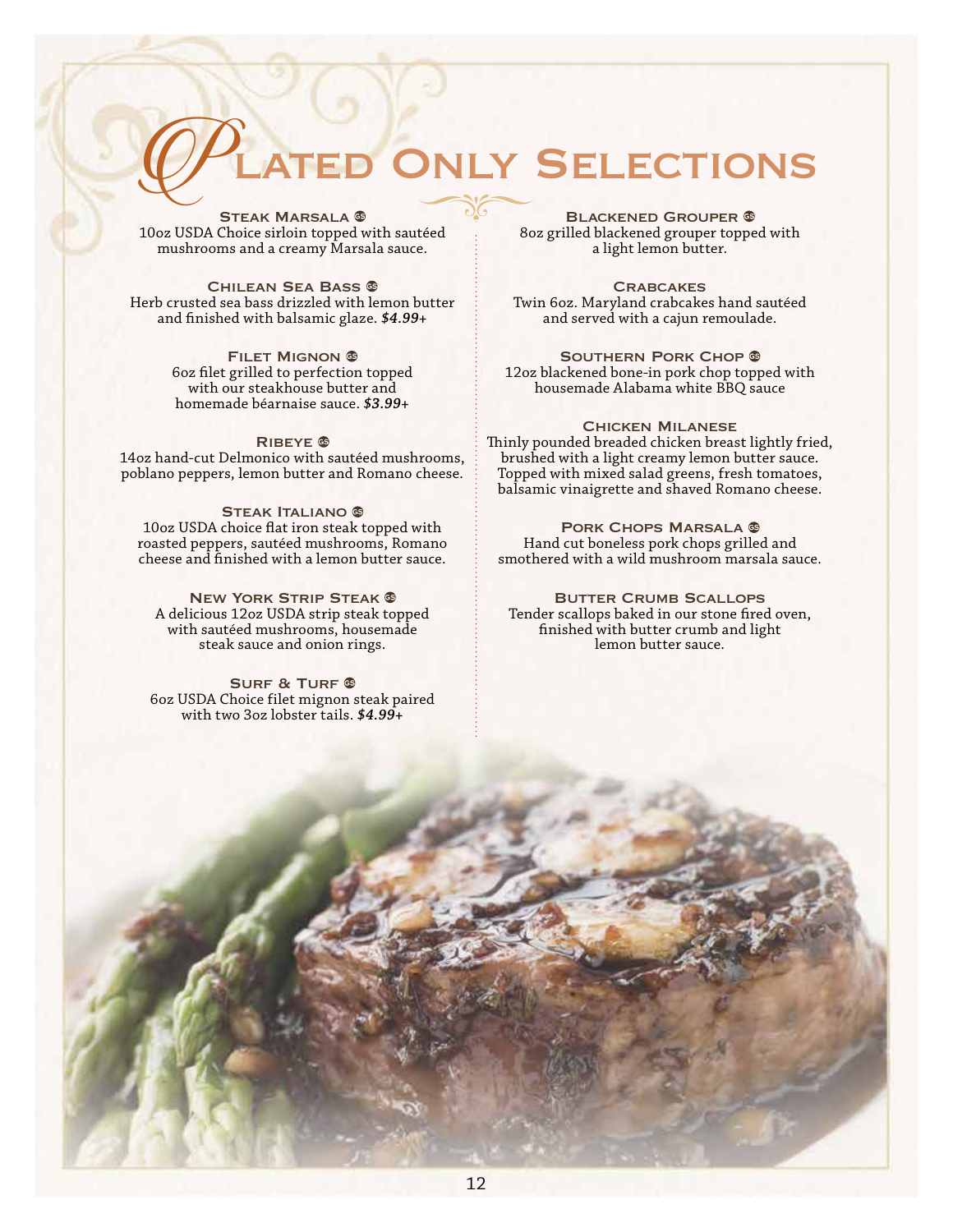

BOW TIE ALLA VODKA <sup>0</sup> Imported bowtie pasta with a vodka plum tomato cream sauce garnished with fresh basil.

FIVE CHEESE RAVIOLI ALLA VODKA <sup>0</sup> Five cheese ravioli tossed with fresh basil and a vodka tomato cream sauce.

Buffalo Mac and Cheese A Buffalo, NY favorite! Tender grilled chicken and fusilli pasta tossed in our creamy Buffalo sauce, then baked and topped with crumbly Bleu cheese and crunchy cracker topping.

SIX CHEESE MAC AND CHEESE 0 Fusilli tossed with homemade cheese sauce. Topped with a crunchy cracker topping.

Lobster Mac and Cheese Lobster meat, smoked bacon, ziti, homemade cheese sauce, melted cheddar cheese and scallions.

TRUFFLE MAC AND CHEESE **O** Imported ziti and portobellos tossed with our six cheese sauce and finished with imported truffle oil and toasted panko bread crumbs.

**TAVERN RIGGIES 0** Our rendition of a classic Utica, NY dish. Fresh ziti, onions and sweet 'n spicy peppers in our tomato Chardonnay cream sauce.

Bang Bang Chicken and Shrimp Shrimp wok tossed with mushrooms, shredded carrots, scallions and Chinese egg noodles in our spicy Asian cream sauce.

Thai Chicken Noodles Sautéed chicken, shredded carrots, roasted peanuts, scallions, garlic and cilantro in a Bangkok peanut sauce wok tossed with Chinese egg noodles. Topped with bean sprouts.

> Chicken Broccoli Alfredo Tender chicken and broccoli tossed with Rigatoni Alfredo.

Pepperoni Chicken Pasta Tender chicken, pepperoni, roasted peppers and mushrooms tossed with fusilli in our spicy tomato cream sauce. Topped with a crunchy cracker topping.

PASTA MEDITERRANEAN <sup>0</sup> Fresh pasta tossed with fresh broccoli, kale, roasted peppers, garlic and zucchini in a tomato cream sauce.

FLORENTINA PASTA <sup>0</sup> Spinach, portobello mushrooms tossed with creamy garlic, and imported ziti in a Parmesan cream sauce.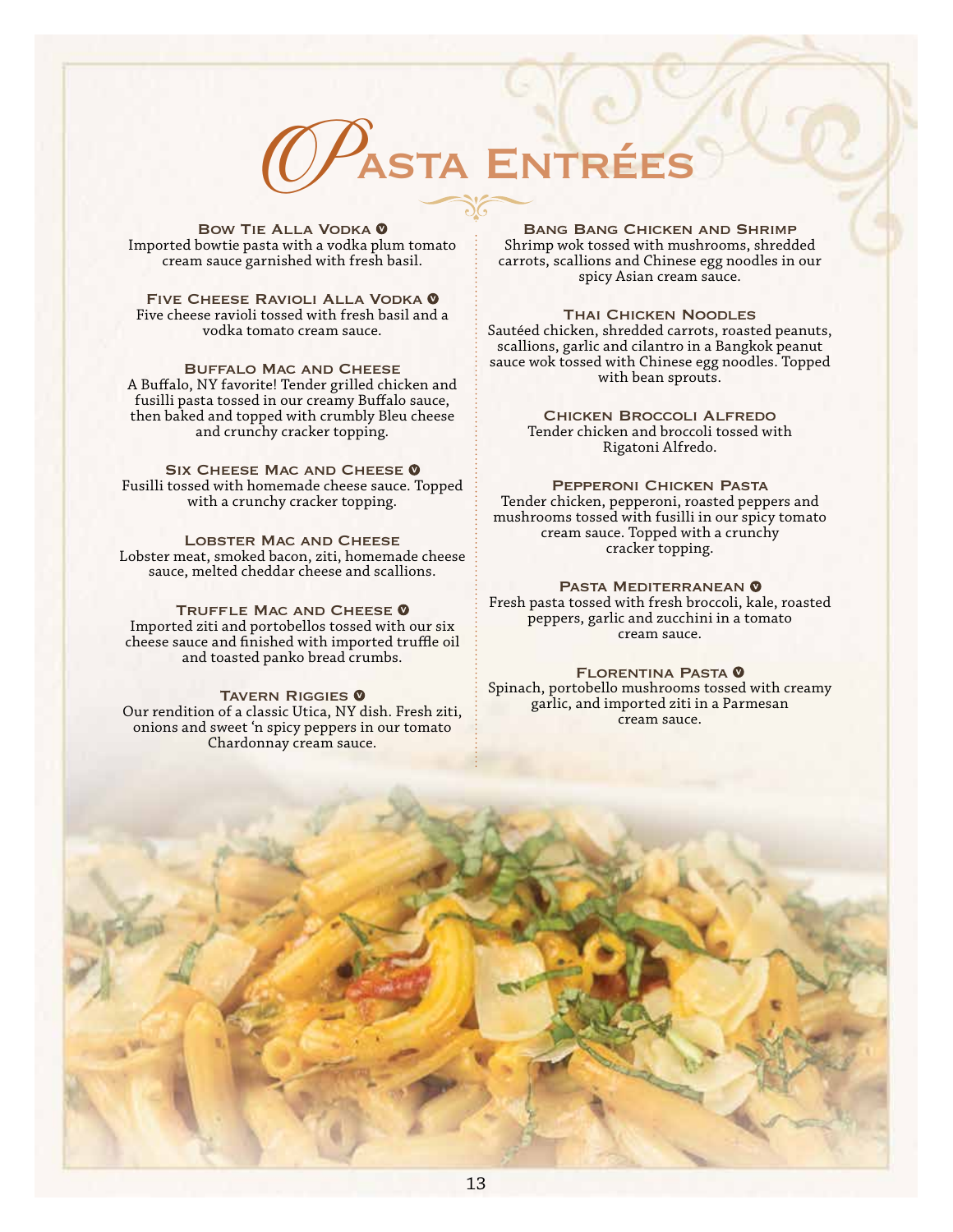# **IDE DISHES & SALADS**

### **VEGETABLES**

BBQ BAKED BEANS<sup>O</sup> **GREEN BEANS 0** SEASONAL VEGETABLES 0 ® BROCCOLI ROMANO<sup>O</sup>

TOMATO CUCUMBER SALAD **O** ® CAJUN CORN 0 ® COLESLAW<sup>O</sup> GRILLED ASPARAGUS 0 ®

### **STARCHES**

SALT POTATOES 0 ® MASHED POTATOES 0 ® RICE **O** ®

ROASTED POTATOES 0 ® MAC SALAD **O** ®

### **SALADS**

**BLUEBERRY 0** Field greens tossed with blueberry

pomegranate vinaigrette, blueberries, candied walnuts and goat cheese.

TAVERN BLEU <sup>O</sup>

Mixed greens, candied walnuts, Mandarin oranges, wonton chips, roasted red peppers, red onions and cucumbers. Topped with crumbly bleu cheese and served with Dijon balsamic.

**CAESAR 0** 

Crisp romaine lettuce, homemade croutons, shaved Romano and Caesar dressing.

**CHINESE 0** Mixed greens, carrots, cilantro, mandarin oranges, red bell peppers, scallions, sesame seeds and a sweet sesame dressing.

HARVEST<sup>O</sup>

Field greens tossed with Granny Smith apples, blueberry pomegranate vinaigrette, craisins, candied walnuts and topped with grilled chicken and crumbly bleu cheese.

HOUSE<sup>O</sup>

Mixed greens, cucumbers, diced tomatoes, carrots, croutons and balsamic vinaigrette.